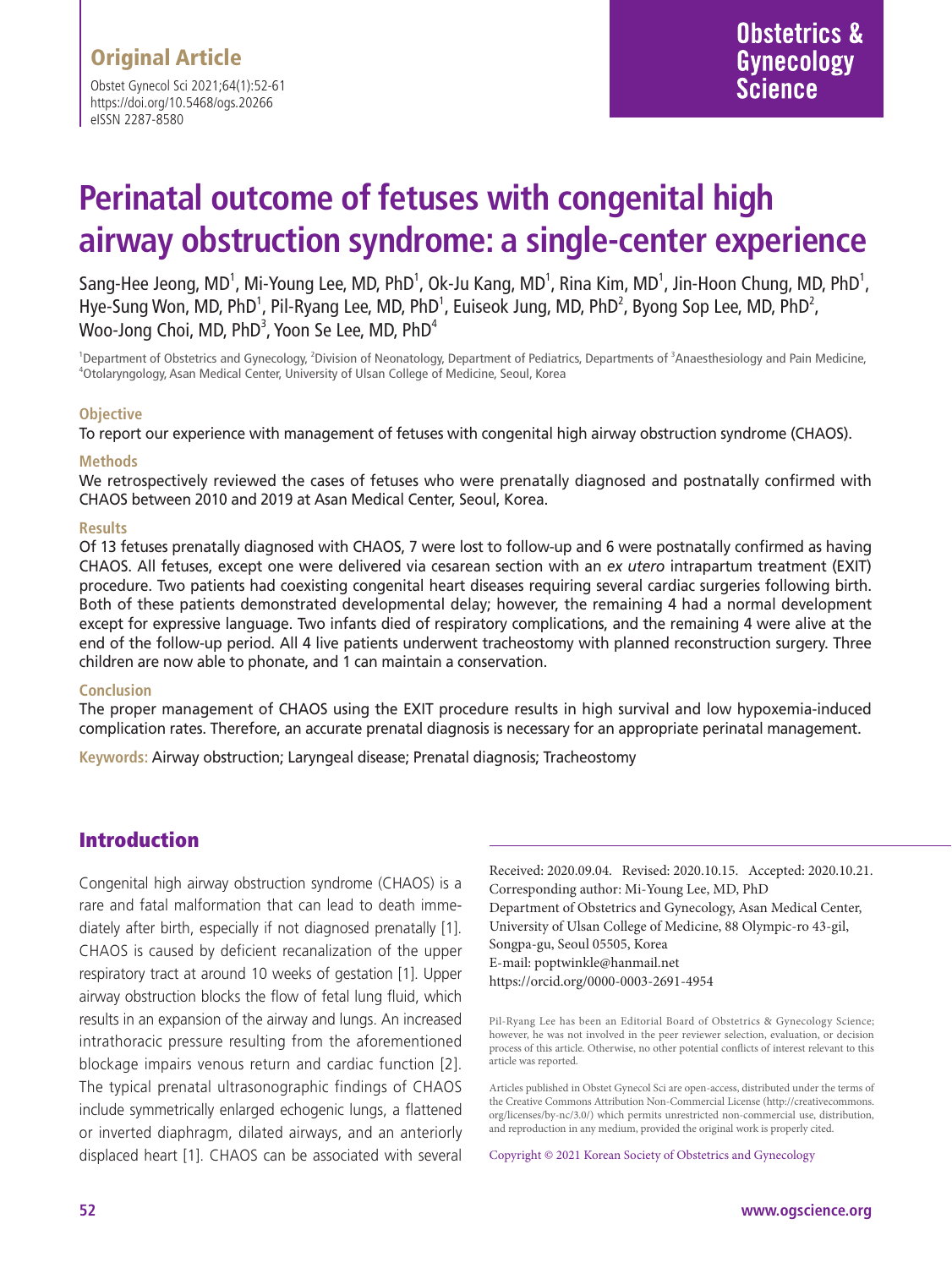syndromes, such as Fraser, cri du chat, short-rib polydactyly, and 22q11.2 deletion syndromes [3,4].

Recently, ultrasonography and magnetic resonance imaging (MRI) have enabled the diagnosis of CHAOS in the prenatal period. Morbidity and mortality have been reduced by the development of the *ex utero* intrapartum treatment (EXIT) procedure through intubation or tracheostomy while maintaining fetal circulation [5-10]. However, due to the rarity of

the disease, only a few cases of CHAOS have been reported describing the postnatal management and long-term prognosis [11,12]. The purpose of this study was to report our experience in CHAOS management, and to discuss the longterm postnatal outcomes of infants prenatally diagnosed with CHAOS by reviewing previously published articles.



Fig. 1. Prenatal ultrasonography showing symmetrically enlarged, hyperechoic, and homogeneous lungs with centrally positioned heart (A), flatted diaphragm (solid arrows in B), and associated ascites (open arrow in B).



Fig. 2. Magnetic resonance imaging showing an abrupt narrowing of T2 high-signal airway at the level of larynx (arrows in A and B) and symmetrically enlarged both lungs (B).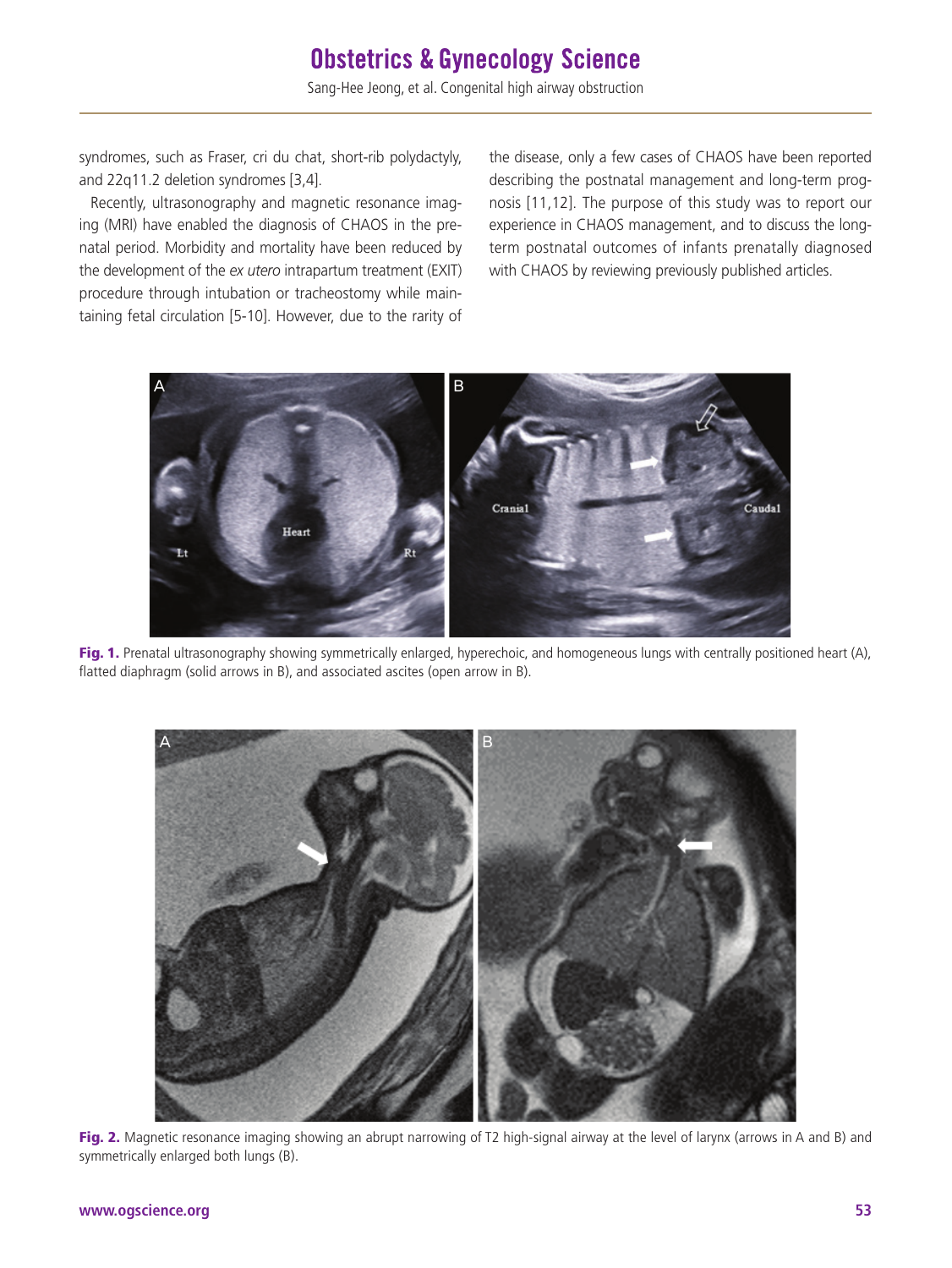## Materials and methods

We retrospectively reviewed fetuses whose prenatal diagnoses of CHAOS were postnatally confirmed at Asan Medical Center, Seoul, Korea, between 2010 and 2019. All fetuses underwent detailed high-resolution ultrasound examination, including echocardiography, during the prenatal period. They were all followed up after birth.

Prenatal data collected from the medical records of these patients included maternal age, gestational age at diagnosis, ultrasonography and MRI findings, the presence of polyhydramnios or fetal hydrops, and associated structural and chromosomal anomalies. Postnatal data included gestational age at delivery, birth weight, sex, mode of delivery, details of the EXIT procedure, peripheral oxygen saturation  $(SpO<sub>2</sub>)$ , Apgar score at one and 5 minutes, duration of follow-up, Bayley scale scores of infant development, and whether surgical correction was performed. CHAOS was diagnosed prenatally when both lungs were symmetrically enlarged with increased echogenicity (Fig. 1). Due to the enlarged lungs, the diaphragm was flattened or inverted, and the heart was anteriorly displaced (Fig. 1). MRI was performed to assess

the extent of airway obstruction in fetuses with suspected CHAOS (Fig. 2).

### 1. Ex utero intrapartum treatment procedure

In 2016, we initiated the EXIT procedure after recruiting a multidisciplinary team of obstetricians, neonatologists, anesthesiologists, and otorhinolaryngologists. Under general anesthesia, the mother underwent elective cesarean section, with a Pfannenstiel incision and transverse hysterotomy of the lower uterine segment. After delivery of the fetal head and thorax, the neonatologists initially attempted fetal intubation. If that failed, the otolaryngologist immediately performed a tracheostomy. During the EXIT procedure, fetal SpO<sub>2</sub> and heart rate were monitored, and warm saline was infused continuously into the uterus at a constant rate to prevent placental separation and umbilical cord compression. Following the tracheostomy, the umbilical cord was clamped and sectioned, and the infant was handed to the neonatologists. The placenta was then removed, and the uterus and abdominal wall were repaired layer by layer. The final diagnosis was confirmed by chest computed tomography or bronchoscopy. Brain ultrasonography was performed to



Fig. 3. Flow diagram of fetuses diagnosed with congenital high airway obstruction syndrome (CHAOS). EXIT, ex utero intrapartum treatment.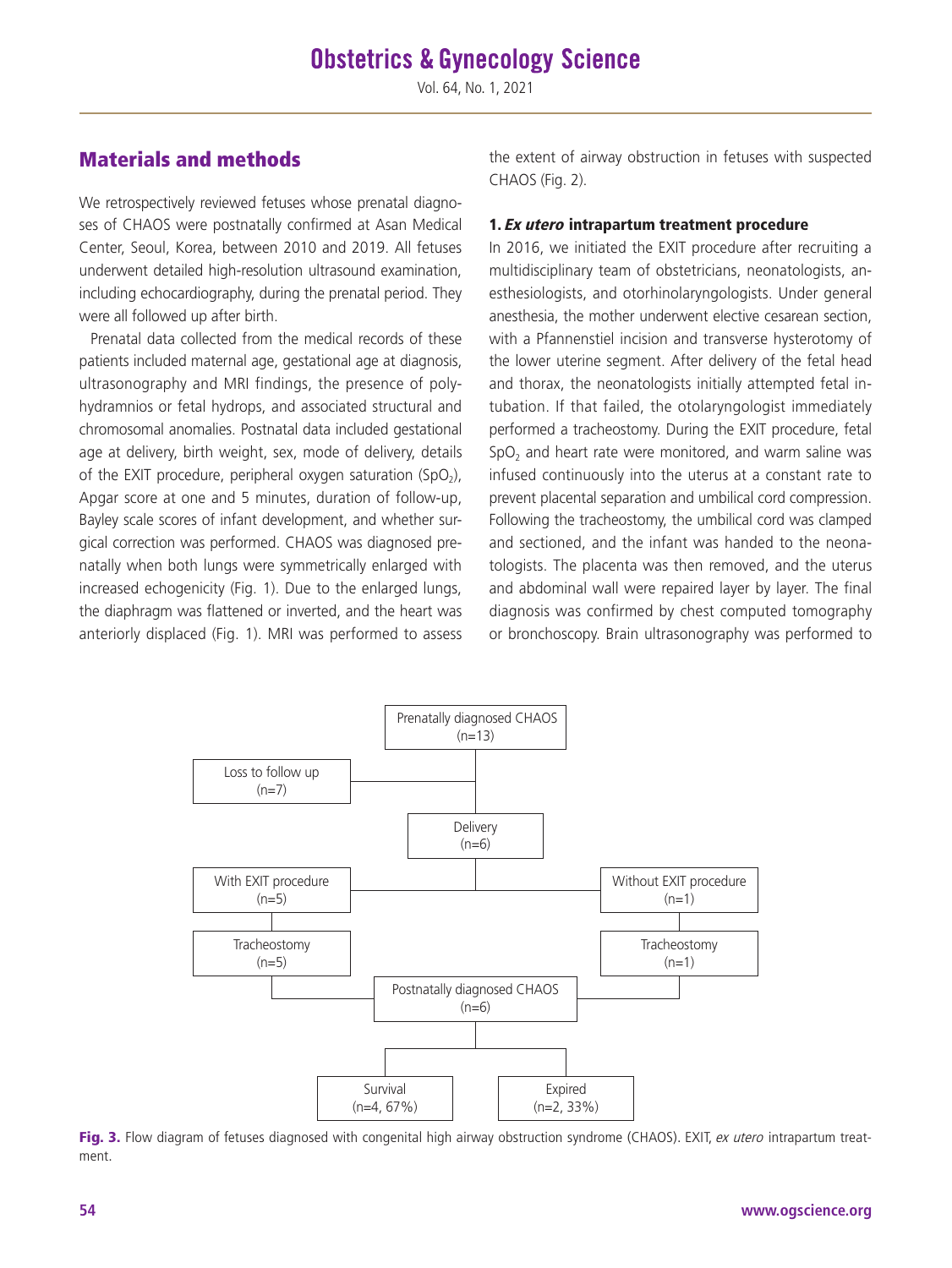Sang-Hee Jeong, et al. Congenital high airway obstruction

evaluate hypoxic damage. Other associated anomalies were also evaluated. The Bayley scale scores of infant development were evaluated at an appropriate age.

### 2. Statistical analysis

Quantitative variables were expressed as medians with ranges, whereas categorical variables were expressed as frequencies and percentages.

## **Results**

Thirteen fetuses were prenatally diagnosed with CHAOS, of whom 6 were analyzed and 7 were lost to follow-up (Fig. 3). The prenatal characteristics of the fetuses with CHAOS are shown in Table 1. The median maternal age was 32 years (range, 31–36 years), and all mothers were previously healthy. All 6 analyzed fetuses showed typical ultrasonographic findings of CHAOS at a median gestational age of 22.3 (range, 20.1–29.6) weeks. Two fetuses had congenital heart disease. Three fetuses underwent karyotyping with normal results. Due to claustrophobia, 2 women refused prenatal MRI. Of the remaining 4 fetuses who underwent prenatal MRI, an obstruction at the laryngeal level was suspected in 3 fetuses. One fetus (case 3) showed no remarkable abnormality of the upper airway on MRI performed at 36.4 weeks of gestation. However, the neonate was postnatally diagnosed with laryngotracheal agenesis.

The delivery details and postnatal outcomes are shown in Table 2. The median gestational age at delivery was 38.2 weeks (range, 31.0–39.5 weeks), with 1 preterm delivery at 30.2 weeks of gestation because of preterm premature rupture of membranes. The median birth weight was 2,830 g (range, 1,880–3,280 g), and the male-to-female ratio was 2:1. All fetuses were delivered by cesarean section with the EXIT procedure, except for case 1 in which the fetus was born before the introduction of the EXIT procedure at our institution. The duration of the EXIT procedure, including tracheostomy, was at most 13 minutes, and tracheostomy alone took at most 5 minutes.

In case 1, intubation was attempted immediately after birth; however, it failed, and therefore tracheostomy was performed. The tracheostomy procedure lasted for 14 minutes. The heart rate was persistently <60 bpm during monitoring. Positive pressure ventilation (PPV) was performed for

| Case | Maternal<br>age (yr) | diagnosis<br>GA at<br>(wk) | Ultrasound<br>findings of<br><b>CHAOS<sup>a)</sup></b> | <b>Associated</b><br>findings                                                         | Associated anomalies                                                                                                                                            | <b>MRI</b> | MRI (wk)<br>GA at        | <b>MRI findings</b>                                                                            |
|------|----------------------|----------------------------|--------------------------------------------------------|---------------------------------------------------------------------------------------|-----------------------------------------------------------------------------------------------------------------------------------------------------------------|------------|--------------------------|------------------------------------------------------------------------------------------------|
|      | 34                   | 22.3                       | $\,{}^+$                                               | Ascites                                                                               | Congenitally corrected transposition of the<br>great arteries, pulmonary atresia with<br>VSD                                                                    |            | 23.0                     | Abrupt airway narrowing at the level<br>of the larynx (extent of narrowing:<br>$10 \text{ mm}$ |
|      | $\overline{3}$       | $\frac{1}{2}$              |                                                        | Polyhydramnios                                                                        |                                                                                                                                                                 |            |                          |                                                                                                |
|      | 31                   | 20.1                       |                                                        | Ascites                                                                               |                                                                                                                                                                 |            | 36.4                     | No evidence of CHAOS                                                                           |
| 4    | $\overline{5}$       | 23.3                       | $^{+}$                                                 | Ascites                                                                               | Double outlet right ventricle with VSD                                                                                                                          |            | $\overline{\phantom{a}}$ |                                                                                                |
| S    | 96                   | 29.6                       |                                                        | Polyhydramnios                                                                        |                                                                                                                                                                 |            | 32.3                     | Abrupt airway narrowing at the level<br>of the larynx (extent of narrowing:<br>$13$ mm $)$     |
| 6    | 33                   | 22.3                       | $^{+}$                                                 | Skin edema                                                                            |                                                                                                                                                                 | $\ddot{}$  | 30.3                     | Abrupt airway narrowing at the level<br>of the larynx (extent of narrowing:<br>$12$ mm $)$     |
|      |                      |                            |                                                        | GA, gestational age; MRI, magnetic resonance imaging; VSD, ventricular septal defect. | a Ultrasonographic findings of CHAOS: bilateral symmetrically enlarged lungs, hyperechoic lungs, flatted or inverted diaphragm, and centrally positioned heart. |            |                          |                                                                                                |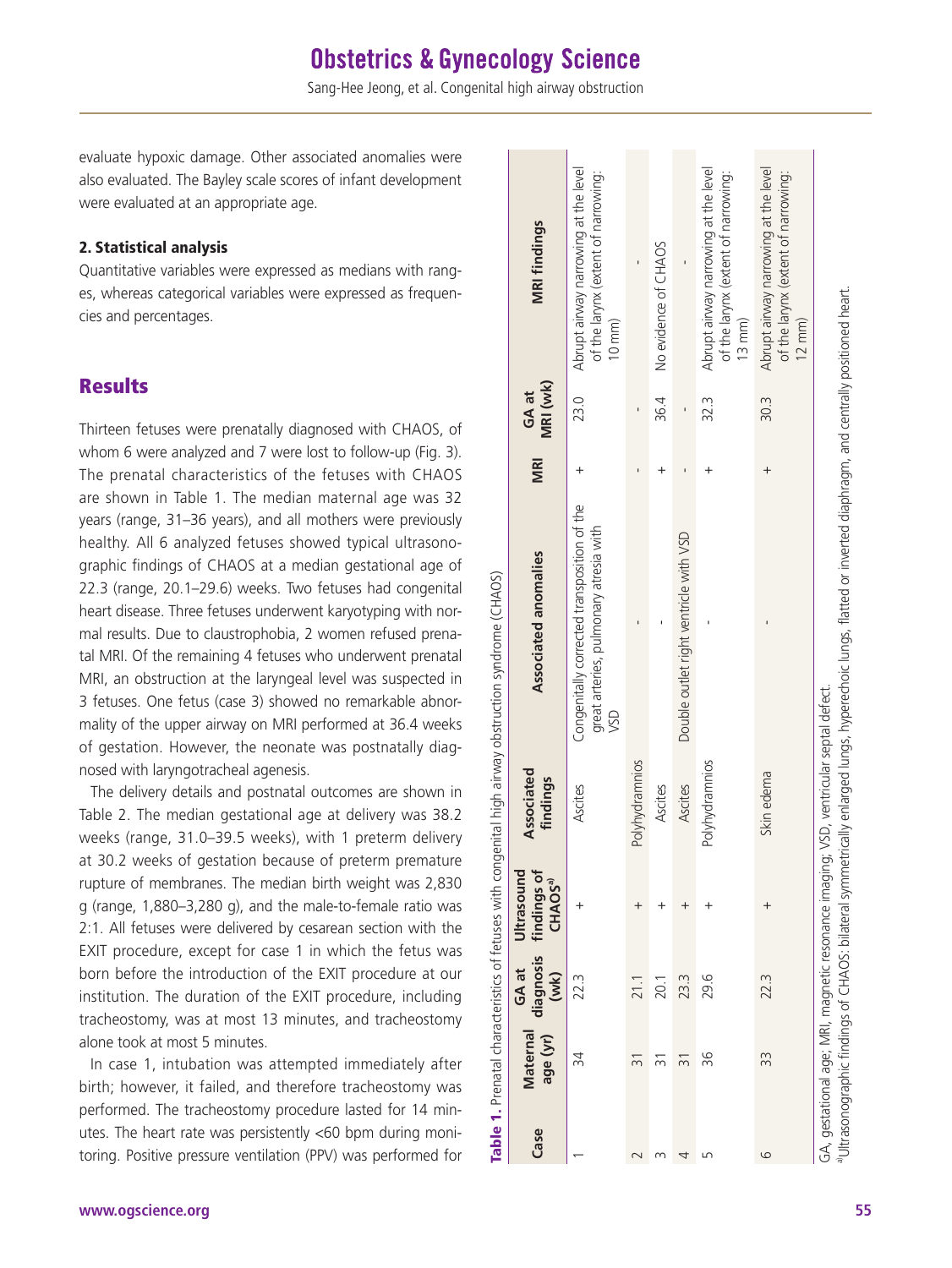# **Obstetrics & Gynecology Science**

Vol. 64, No. 1, 2021

|      |                           | Table 2. Postnatal characteristics of fetuses with of | Delivery details         | congenital high airway obstruction syndrome                                                                           |                             |                         |                         |                              | Postnatal outcomes        |                                |                               |
|------|---------------------------|-------------------------------------------------------|--------------------------|-----------------------------------------------------------------------------------------------------------------------|-----------------------------|-------------------------|-------------------------|------------------------------|---------------------------|--------------------------------|-------------------------------|
| Case | delivery<br>GA at<br>(wk) | Mode of<br>delivery                                   | time<br>(min)<br>EXIT    | Tracheostomy<br>ime (min)                                                                                             | Initial<br>SPO <sub>2</sub> | Apgar<br>I min<br>score | score<br>Apgar<br>5 min | <b>Final diagnosis</b>       | Follow-up<br>period (mon) | <b>Developmental</b><br>status | Reconstructive<br>Surgery     |
|      | 39.5                      | S                                                     |                          | $\overline{4}$                                                                                                        |                             |                         |                         | Laryngeal atresia            | 76                        | Developmental<br>delay         | Waiting for surgery           |
|      | 37.0                      | C/S with EXIT                                         | $\frac{3}{3}$            |                                                                                                                       | 72                          |                         |                         | Tracheal atresia             | 54                        | Normal                         | Waiting for surgery           |
|      | 38.2                      | C/S with EXIT                                         | $\tilde{1}$              |                                                                                                                       | 88                          | ഥ                       | ဖ                       | Laryngo-tracheal<br>agenesis | $\frac{8}{3}$             | Normal                         | Waiting for surgery           |
|      | 38.2                      | C/S with EXIT                                         | $\overline{2}$           |                                                                                                                       | 62                          | ဖ                       | $\infty$                | Laryngeal atresia            | $\frac{6}{1}$             | Developmental<br>delay         | Died due to T-can<br>accident |
| ഥ    | 38.4                      | C/S with EXIT                                         | $\overline{\phantom{0}}$ |                                                                                                                       | 75                          |                         |                         | Subglottic stenosis          | $\overline{0}$            | Normal                         | Waiting for surgery           |
| ဖ    | 31.0                      | C/S with EXIT                                         | $\overline{0}$           |                                                                                                                       | 89                          |                         | $\infty$                | Laryngeal atresia            | ம                         |                                | Died due to T-can<br>accident |
|      |                           |                                                       |                          | GA, gestational age; EXIT, ex <i>utero</i> intrapartum treatment; C/S, cesarean section; T-can, tracheostomy cannula. |                             |                         |                         |                              |                           |                                |                               |

15 minutes; nonetheless, due to persistent bradycardia post-PPV, cardiac massage was performed for 5 minutes, thereby stabilizing vital signs. Fortunately, no abnormal findings were noted on brain ultrasonography. The patient underwent staged repairs of congenitally corrected transposition of the great arteries, pulmonary atresia, and ventricular septal de fect. The Bayley scale scores of infant development showed borderline cognitive and delayed motor developments at the age of 26 months. The patient is currently awaiting airway reconstructive surgery.

There was no evidence of hypoxic brain damage on brain ultrasound in any of the infants. Developmental testing was normal in 3 infants, except for the expressive language area. Case 4 exhibited developmental delay, but the patient had undergone several cardiac surgeries to repair a doubleoutlet right ventricle with a ventricular septal defect. On Bayley developmental testing at 15 months, his cognitive and gross motor developments corresponded to those at 10–13 months and 11–12 months of age, respectively. He died following a tracheostomy accident at 16 months of age. Another patient, case 6, also died due to a tracheostomy accident at 5 months of age when he was able to move his hands freely. The tracheostomy cannulas were self-removed during sleep. All 4 living children still require a tracheostomy without ventilator support. They are currently able to feed orally and are awaiting reconstructive surgery. Three children are now able to phonate. The patient in case 2, who had tracheal atresia, can now speak well enough to maintain a conversation.

## **Discussion**

We found that the postnatal outcomes of fetuses prena tally diagnosed with CHAOS can be significantly improved by performing an EXIT procedure at birth. Although we did not perform an EXIT procedure in our first case, all infants were alive at birth, and those without multiple anomalies were developmentally normal at follow-up. Our experience shows that performing an EXIT procedure can secure the fe tal airway while minimizing hypoxic damage to fetuses with CHAOS.

Although fetuses with CHAOS can survive after an EXIT procedure, the long-term postnatal outcomes have not been well documented so far. Previously reported cases regarding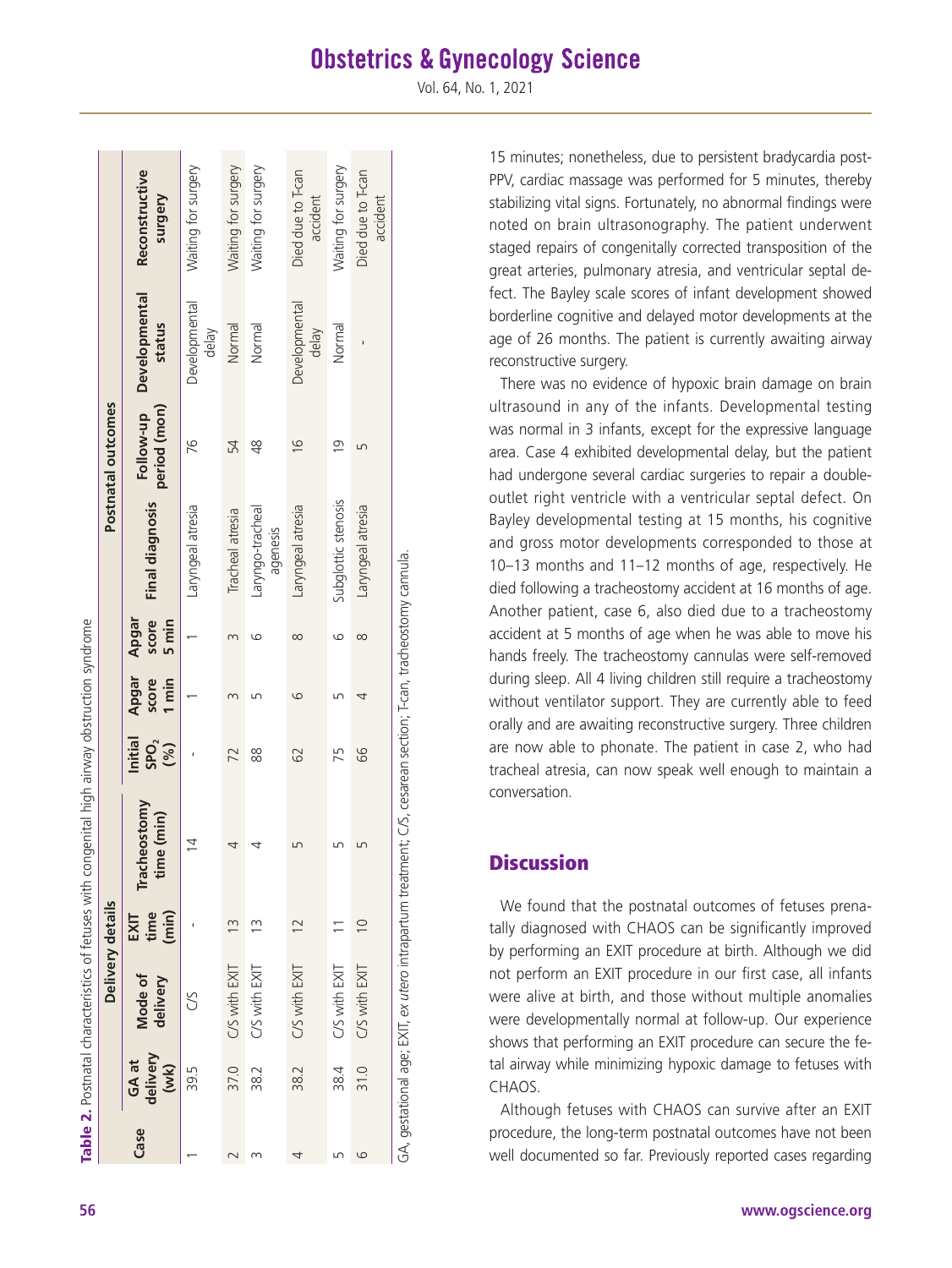| Reference |                                            |                            | Delivery details          |                                             |                                    |                               |                                                     | Postnatal outcomes            |                                                                                                                          |                                 |                |                                   |
|-----------|--------------------------------------------|----------------------------|---------------------------|---------------------------------------------|------------------------------------|-------------------------------|-----------------------------------------------------|-------------------------------|--------------------------------------------------------------------------------------------------------------------------|---------------------------------|----------------|-----------------------------------|
| Year      | Author                                     | diagnosis<br>GA at<br>(WK) | delivery<br>GA at<br>(wk) | erven-<br>enatal<br>tion<br>$\ddot{a}$<br>친 | Final diag-<br>nosis               | up period<br>Follow-<br>(mon) | follow-up<br>during<br>Death                        | Developmen-<br>tal status     | Reconstructive<br>Surgery                                                                                                | ventila-<br>$T$ -can $/$<br>tor | Speech         | Feeding                           |
| 2000      | $\boxed{9}$<br>Bui et al.                  | $\overline{0}$             | 55                        |                                             | Laryngeal<br>atresia               | $\frac{8}{1}$                 |                                                     | Normal                        | Planned at 24<br>mon                                                                                                     | $\frac{1}{+}$                   | NA             | <b>Oral</b>                       |
| 2007      | Shimabukuro<br>et al. [17]                 | 22                         | 36                        |                                             | leagnyna-<br>atresia               | >20                           | $\mathbf{I}$                                        | Normal                        | Laryngoplasty at<br>20 mon                                                                                               | $\frac{1}{+}$                   | $\mathbf I$    | $\frac{4}{\sqrt{2}}$              |
| 2007      | Colnaghi et al.<br>[18]                    | $\overline{0}$             | 29                        |                                             | Laryngeal<br>atresia               | 33                            | J.                                                  | Normal                        | olasty at 25 mon<br>Laryngotracheo-                                                                                      | $\frac{1}{1}$                   | $^{+}$         | Oral                              |
| 2008      | Mong et al.<br>[19]                        | 22                         | 37.4                      |                                             | membrane<br>Laryngeal              | $\frac{8}{3}$                 | $\mathbf{I}$                                        | $M \triangle$                 | Laryngeal recon-<br>struction at 48<br>mon                                                                               | $+\right\rangle -$              | <b>NA</b>      | $M \triangle$                     |
| 2009      | $\vec{e}$<br>Guimaraes<br>al. [20]         | 23.4                       | NA                        |                                             | Laryngeal<br>atresia               | 24<br>$\wedge$                |                                                     | $\frac{1}{2}$                 | $\leq$                                                                                                                   | <b>N/A</b>                      | $\frac{1}{2}$  | $\frac{1}{2}$                     |
| 2010      | Roybal et al.<br>[11]                      | 22                         | 37.2                      |                                             | Complete<br>subglottic<br>stenosis | > 32                          | $\blacksquare$                                      | $\lesssim$                    | plasty at 30 mon<br>Laryngotracheo-                                                                                      | $\frac{1}{1}$                   | $\mathbf{I}$   | Oral                              |
|           |                                            | 22                         | 37.2                      |                                             | Laryngeal web                      | 96                            |                                                     | MA                            | suprastomal stent<br>anastomosis and<br>cheal resection<br>Partial cricotra-<br>placement at<br>with primary<br>$24$ mon | $\downarrow$                    | $\blacksquare$ | Oral                              |
|           |                                            | $\overline{0}$             | 29.4                      |                                             | Laryngeal<br>atresia               | $\widetilde{\Xi}$             | Died due to<br>tracheosto-<br>my compli-<br>cations | <b>NA</b>                     |                                                                                                                          | $\downarrow$                    | MA             | $M \triangle$                     |
|           |                                            | 20                         | $\overline{5}$            |                                             | Tracheal atre-<br>БİС.             | 120                           |                                                     | $\leq$                        | Tracheal recon-<br>struction at<br>16 mon                                                                                | $\frac{1}{+}$                   | $^{+}$         | Oral                              |
| 2012      | Furukawa et<br>al. [15]                    | $\overline{21}$            | 96                        | $\mathbf{I}$                                | Laryngeal<br>atresia               | 23                            | $\mathbf{I}$                                        | Normal                        | Planned at<br>$24$ mon                                                                                                   | $\lesssim$                      | $M \triangle$  | $\frac{\triangleleft}{\triangle}$ |
| 2012      | $\overline{\sigma}$<br>Saadai et a<br>[12] | 23                         | 24.6                      | cheostomy<br>Fetal tra-                     | Laryngeal<br>atresia               | 168                           | $\mathbf{I}$                                        | Mild develop-<br>mental delay |                                                                                                                          | $\downarrow$                    | $\blacksquare$ | <b>Oral</b>                       |

# **Obstetrics & Gynecology Science**

Sang-Hee Jeong, et al. Congenital high airway obstruction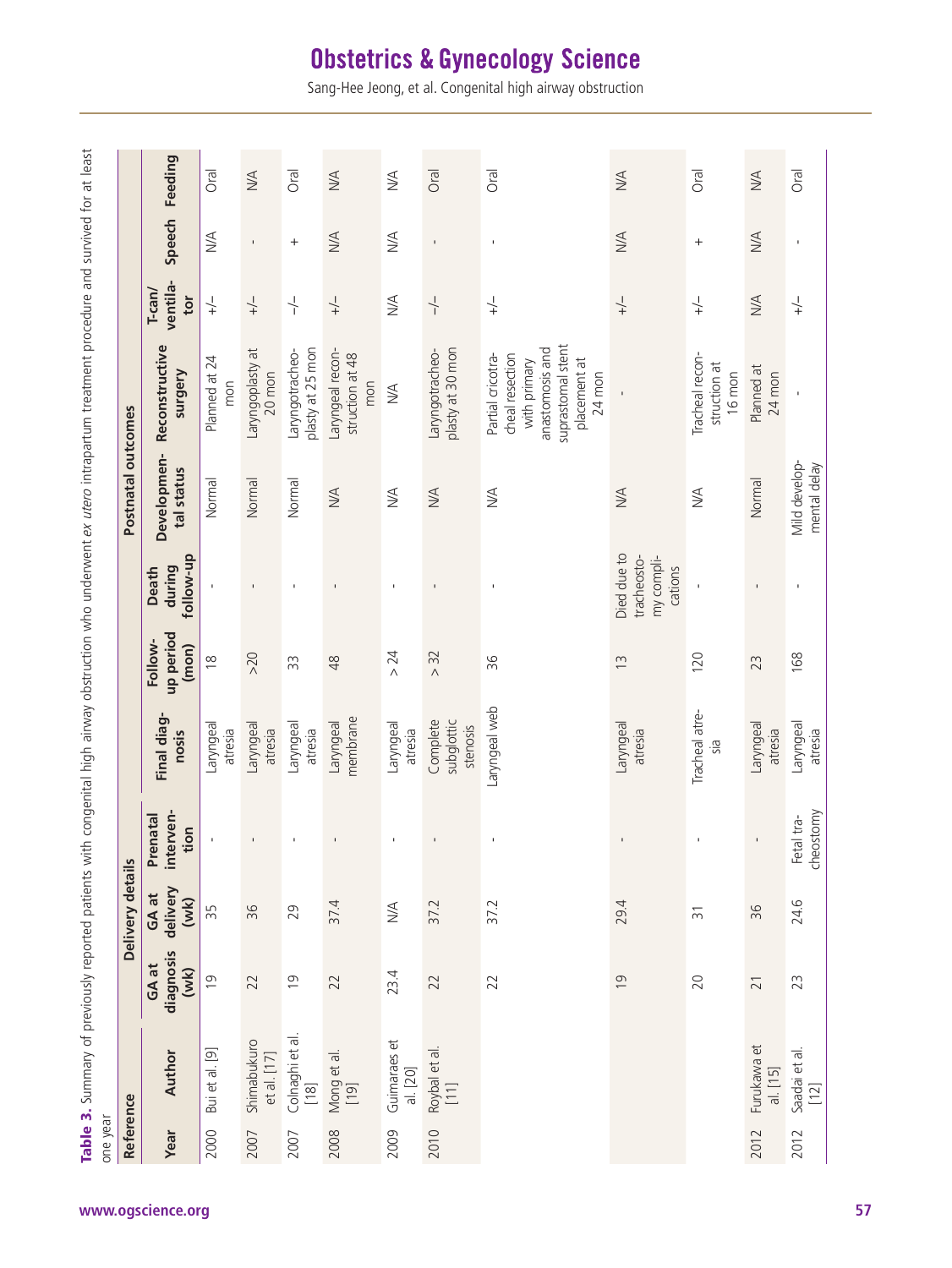| ļ           |  |
|-------------|--|
| 5<br>3<br>5 |  |
| :+<br>ì     |  |
| i<br>ſ      |  |
|             |  |
|             |  |

| Reference |                                                                        |                            | Delivery detai            | $\frac{2}{11}$                        |                          |                               |                                       | Postnatal outcomes                |                                                     |                                 |                |                          |
|-----------|------------------------------------------------------------------------|----------------------------|---------------------------|---------------------------------------|--------------------------|-------------------------------|---------------------------------------|-----------------------------------|-----------------------------------------------------|---------------------------------|----------------|--------------------------|
| Year      | Author                                                                 | diagnosis<br>GA at<br>(wk) | GA at<br>delivery<br>(wk) | interven-<br>Prenatal<br>tion         | Final diag-<br>nosis     | up period<br>Follow-<br>(mon) | follow-up<br>during<br>Death          | Developmen-<br>tal status         | Reconstructive<br>surgery                           | ventila-<br>$T$ -can/<br>tor    | Speech         | Feeding                  |
|           |                                                                        | $\overline{21}$            | $\approx$                 | Fetoscopic<br>cheoplasty<br>wire tra- | Tracheal<br>atresia      | 96                            |                                       | $\frac{1}{2}$                     | reconstruction at<br>Tracheal<br>24 mon             | $\frac{1}{1}$                   | $\frac{4}{2}$  | Oral                     |
|           |                                                                        | $\overline{21}$            | $\approx$                 |                                       | Tracheal web             | $\approx$                     |                                       | $\frac{\triangleleft}{\triangle}$ |                                                     | $+\rightarrow +$                | $\overline{1}$ | Gastros-<br>tomy<br>tube |
|           |                                                                        | $\overline{21}$            | 55                        | Fetoscopic<br>cheoplasty<br>wire tra- | Laryngeal<br>atresia     | $\tilde{c}$                   | $\mathbf{I}$                          | NA                                | $\mathbf I$                                         | $+/-$                           | $\mathbf{I}$   | Gastros-<br>tomy<br>tube |
| 2013      | Elliott et al.<br>[21]                                                 | 21.5                       | 36.1                      |                                       | Tracheal<br>atresia      | > 36                          | $\mathbf{I}$                          | $M \triangle$                     | (time unknown)<br>aryngotracheal<br>reconstruction  | $\frac{1}{1}$                   | <b>NA</b>      | $M \triangle$            |
| 2013      | Barthod et al.<br>[22]                                                 | 28                         | $\overline{5}$            |                                       | obstruction<br>Laryngeal | 72                            | J.                                    | Normal                            | (time unknown)<br>Laryngotracheal<br>reconstruction | $\frac{1}{1}$                   | $\frac{1}{2}$  | Oral                     |
| 2018      | Gonzales et al.<br>[23]                                                | 24                         | 33                        | $\blacksquare$                        | Tracheal<br>atresia      | $\overline{2}$                | $\mathbf{I}$                          | Normal                            | (time unknown)<br>Tracheoplasty                     | <b>N/A</b>                      | <b>NA</b>      | $\leq$                   |
| 2019      | Nolan et al.<br>[13]                                                   | 23.5                       | 33.5                      | $\mathbf{I}$                          | Laryngeal<br>atresia     | 144                           |                                       | $\frac{1}{2}$                     |                                                     | (at night)<br>$\stackrel{+}{+}$ | NA             | NA                       |
|           |                                                                        | 24.2                       | 31.1                      | Fetoscopic<br>laser laryn-<br>gotomy  | Laryngeal<br>atresia     | 24                            |                                       | Normal                            | $\blacksquare$                                      | (at night)<br>$\stackrel{+}{+}$ | $M \triangle$  | Gastros-<br>tomy<br>tube |
| 2019      | Masahata et<br>al. [24]                                                | 22                         | $\approx$                 |                                       | Laryngeal<br>atresia     | $\overline{2}$                | Died due to<br>respiratory<br>failure | $\frac{4}{2}$                     | $\frac{1}{2}$                                       | $\frac{4}{2}$                   | $\frac{1}{2}$  | $\frac{1}{2}$            |
|           |                                                                        | 20                         | $\overline{5}$            |                                       | Laryngeal<br>atresia     | 25                            | Died due to<br>respiratory<br>failure | $M \triangle$                     | <b>N/A</b>                                          | $M \triangle$                   | <b>NA</b>      | $M \triangle$            |
|           |                                                                        | 24                         | $\overline{5}$            | $\mathbf I$                           | Laryngeal<br>atresia     | $\overline{2}$                |                                       | $\frac{1}{2}$                     | $\frac{1}{2}$                                       | $\frac{1}{2}$                   | $\frac{1}{2}$  | $\frac{1}{2}$            |
|           |                                                                        | $\overline{21}$            | 34                        | $\mathbf I$                           | Laryngeal<br>atresia     | 89                            |                                       | $M \triangle$                     | $\leq$                                              | $M \triangle$                   | $\leq$         | <b>NA</b>                |
|           | GA, gestational age; T-can, tracheostomy cannula; N/A, not applicable. |                            |                           |                                       |                          |                               |                                       |                                   |                                                     |                                 |                |                          |

# **Obstetrics & Gynecology Science**

Vol. 64, No. 1, 2021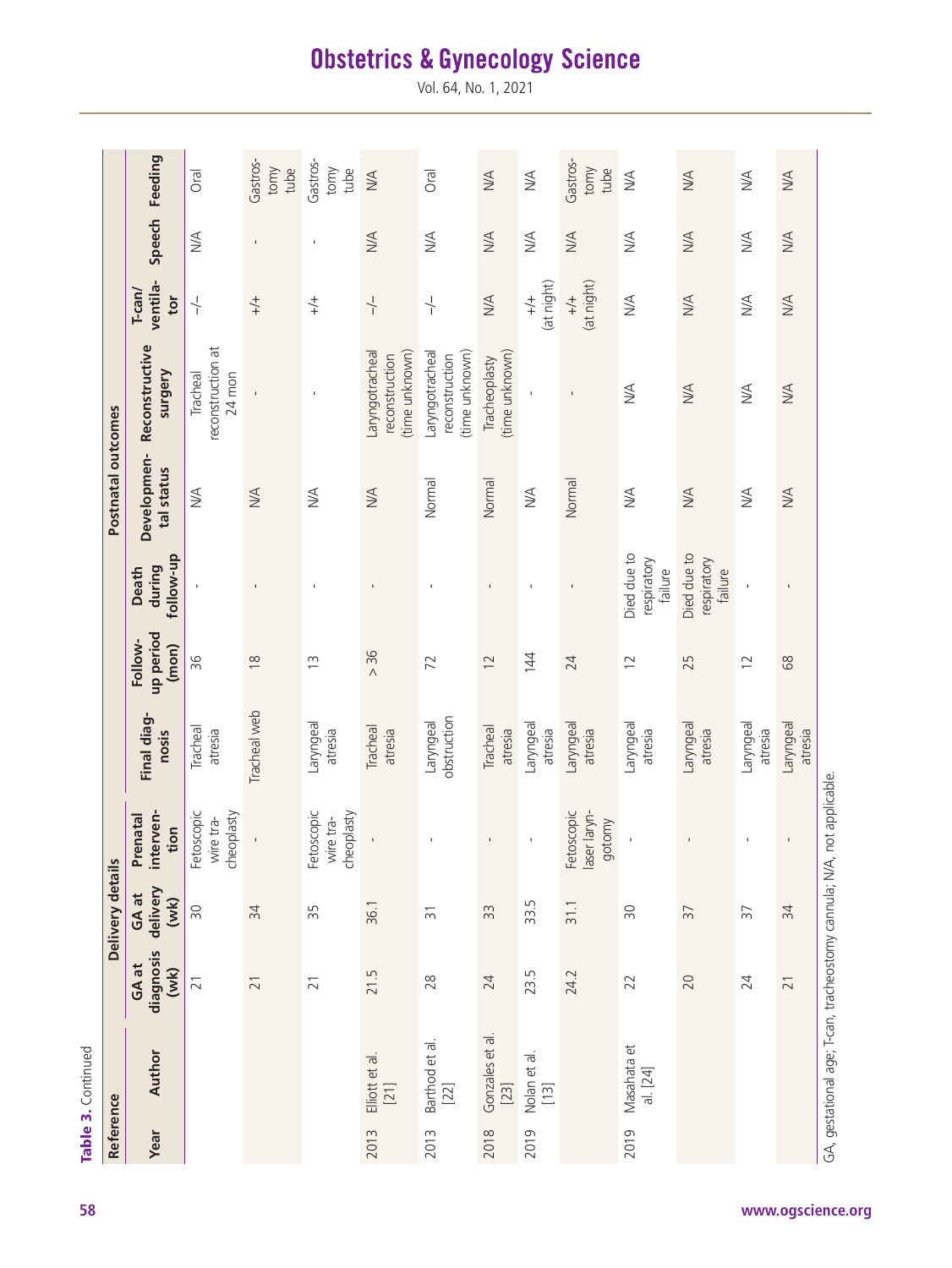the postnatal outcomes of fetuses with CHAOS who underwent the EXIT procedure with at least 12 months of followup are summarized in Table 3. Of 23 patients, 10 underwent reconstructive surgery at a median age of 24 months (range, 16–48 months). Although there is no consensus on the timing of airway reconstruction, most surgeries were carried out or planned after 24 months of age. Since reconstruction, 6 patients were able to be fed orally, but only 2 were able to speak. Of 8 patients who underwent developmental assessment, 7 were developmentally normal and only 1 had mild developmental delay. Three patients died due to respiratory complications. Similarly, in our report, 2 patients died after self-removal of the tracheostomy cannula during sleep. These tragic events highlight that respiratory complications are the most critical causes of death in children with CHAOS, and therefore thorough supervision is required following tracheostomy.

Several fetal interventions, including airway decompression via fetoscopy, have been attempted to improve the associated fetal hydrops [12,13]. These interventions can affect the fetus in a manner similar to a tracheoesophageal fistula. These attempts may reduce the number of fetal demises or preterm births by resolving hydrops. However, only case reports regarding the procedure itself have been published, and the overall treatment efficacy is yet to be proven. Further studies are necessary to confirm the efficacy of prenatal interventions.

Cases have been reported wherein the fetus had typical imaging findings of CHAOS during early gestation, which improved in later gestation. Kuwashima et al. [14] reported the case of a fetus who was diagnosed with CHAOS at 24 weeks of gestation with typical findings and associated hydrops on MRI. However, the findings, except for laryngeal atresia and a dilated airway, all resolved on a follow-up MRI at 35 weeks of gestation. The baby was postnatally confirmed to have a subglottic obstruction with a tiny tracheoesophageal fistula on laryngoscopy. Roybal et al. [11] also reported 3 fetuses diagnosed with CHAOS who showed improvement in imaging findings in later gestation; 2 of them were found postnatally to have a pinhole-sized opening of the airway. From previous reports, it appears that a fistula tract or small opening in the airway might cause spontaneous regression of the typical prenatal findings of CHAOS.

However, Furukawa et al. [15] suggested that an improvement of imaging findings was not always the result of fistula formation. They reported a case wherein serial MRIs were performed on a fetus with CHAOS at 22, 32, and 35 weeks of gestation. The first and the second MRIs showed typical findings of CHAOS, whereas the third MRI showed improvement with no sign of a tracheoesophageal fistula. They suggested that a change in pulmonary fluid secretion and absorption resulted in decreased lung size. Case 3 in our study also showed improvement in MRI findings at 36.4 weeks of gestation, and postnatal laryngoscopy did not show any signs of a fistula or small opening, which may support the theory of Furukawa et al. [15].

We evaluated the left ventricular cardiac functions of all fetuses to determine cardiac dysfunction occurrence and the modified myocardial performance index of all fetuses was within the normal range. These findings might be explained by fetal lung expansions that were not severe enough to affect cardiac function. Moreover, none of the fetuses developed hydrops that was severe enough to cause cardiac dysfunction. To date, no cases have been published on cardiac function in fetuses with CHAOS. Therefore, future studies should focus on the evaluation of cardiac function in fetuses with CHAOS.

Complete airway obstruction is difficult to correct because the risk of restenosis is high, and bilateral vocal fold paralysis is common. Generally, an appropriate development of the normal portion of the airway is a prerequisite for successful airway reconstruction, which is performed by partial cricotracheal resection with a costal cartilage graft. The increase in the tracheal diameter and length is not always proportional to the patient's age. Thus, an adequate age for correcting CHAOS remains unestablished [16]. The enrolled patients have been scheduled to undergo airway reconstruction at 5 to 6 years of age after evaluation of airway development.

In conclusion, the proper management of CHAOS using the EXIT procedure results in a high survival rate while minimizing complications caused by hypoxemia, especially if there are no serious co-existing conditions. Therefore, an accurate prenatal diagnosis is crucial to achieve appropriate perinatal management. However, speech disorders, including expressive language, may exist even after surgical correction; thus, the infant's quality of life must be considered beforehand. Based on these investigations, appropriate information should be provided to parents for a mutual agreement with specialists on an appropriate treatment plan.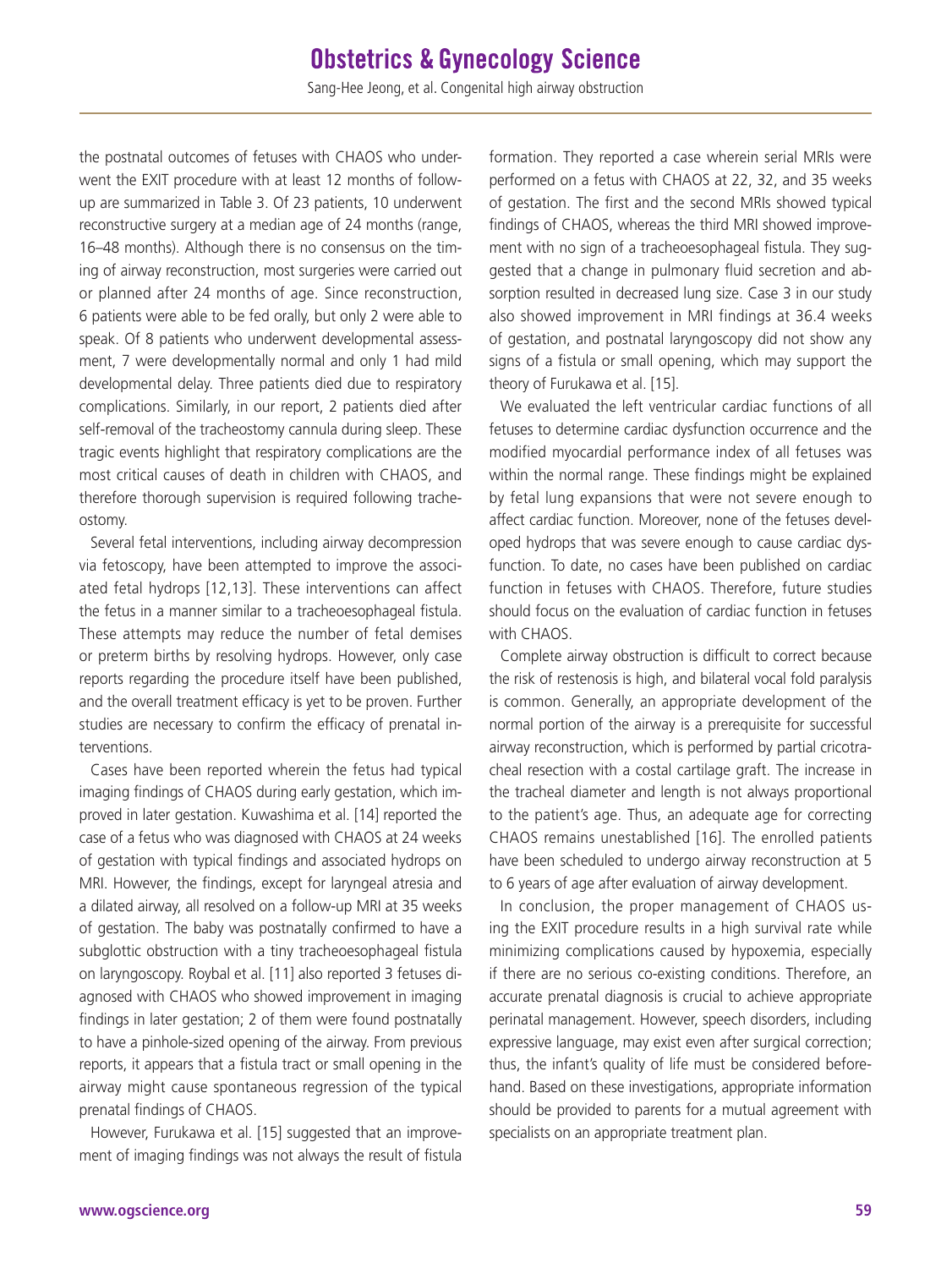Vol. 64, No. 1, 2021

# Conflict of interest

No potential conflict of interest relevant to this article was reported.

# Ethical approval

The study protocol was approved by the institutional review board of Asan Medical Center (approval number 2019- 0423).

# Patient consent

Informed consent was not required because of the retrospective nature of the study.

# Funding information

None.

# References

- 1. Hedrick MH, Ferro MM, Filly RA, Flake AW, Harrison MR, Adzick NS. Congenital high airway obstruction syndrome (CHAOS): a potential for perinatal intervention. J Pediatr Surg 1994;29:271-4.
- 2. Lim FY, Crombleholme TM, Hedrick HL, Flake AW, Johnson MP, Howell LJ, et al. Congenital high airway obstruction syndrome: natural history and management. J Pediatr Surg 2003;38:940-5.
- 3. Oepkes D, Teunissen AK, Van De Velde M, Devlieger H, Delaere P, Deprest J. Congenital high airway obstruction syndrome successfully managed with ex-utero intrapartum treatment. Ultrasound Obstet Gynecol 2003;22:437-9.
- 4. Joshi P, Satija L, George R, Chatterjee S, D'Souza J, Raheem A. Congenital high airway obstruction syndromeantenatal diagnosis of a rare case of airway obstruction using multimodality imaging. Med J Armed Forces India 2012;68:78-80.
- 5. Hirose S, Farmer DL, Lee H, Nobuhara KK, Harrison MR.

The ex utero intrapartum treatment procedure: Looking back at the EXIT. J Pediatr Surg 2004;39:375-80.

- 6. Paek BW, Callen PW, Kitterman J, Feldstein VA, Farrell J, Harrison MR, et al. Successful fetal intervention for congenital high airway obstruction syndrome. Fetal Diagn Ther 2002;17:272-6.
- 7. Bouchard S, Johnson MP, Flake AW, Howell LJ, Myers LB, Adzick NS, et al. The EXIT procedure: experience and outcome in 31 cases. J Pediatr Surg 2002;37:418-26.
- 8. Crombleholme TM, Sylvester K, Flake AW, Adzick NS. Salvage of a fetus with congenital high airway obstruction syndrome by ex utero intrapartum treatment (EXIT) procedure. Fetal Diagn Ther 2000;15:280-2.
- 9. Bui TH, Grunewald C, Frenckner B, Kuylenstierna R, Dahlgren G, Edner A, et al. Successful EXIT (ex utero intrapartum treatment) procedure in a fetus diagnosed prenatally with congenital high-airway obstruction syndrome due to laryngeal atresia. Eur J Pediatr Surg 2000;10:328-33.
- 10. DeCou JM, Jones DC, Jacobs HD, Touloukian RJ. Successful ex utero intrapartum treatment (EXIT) procedure for congenital high airway obstruction syndrome (CHAOS) owing to laryngeal atresia. J Pediatr Surg 1998;33:1563-5.
- 11. Roybal JL, Liechty KW, Hedrick HL, Bebbington MW, Johnson MP, Coleman BG, et al. Predicting the severity of congenital high airway obstruction syndrome. J Pediatr Surg 2010;45:1633-9.
- 12. Saadai P, Jelin EB, Nijagal A, Schecter SC, Hirose S, MacKenzie TC, et al. Long-term outcomes after fetal therapy for congenital high airway obstructive syndrome. J Pediatr Surg 2012;47:1095-100.
- 13. Nolan HR, Gurria J, Peiro JL, Tabbah S, Diaz-Primera R, Polzin W, et al. Congenital high airway obstruction syndrome (CHAOS): Natural history, prenatal management strategies, and outcomes at a single comprehensive fetal center. J Pediatr Surg 2019;54:1153-8.
- 14. Kuwashima S, Kitajima K, Kaji Y, Watanabe H, Watabe Y, Suzumura H. MR imaging appearance of laryngeal atresia (congenital high airway obstruction syndrome): unique course in a fetus. Pediatr Radiol 2008;38:344-7.
- 15. Furukawa R, Aihara T, Tazuke Y, Maeda K, Kuwata T. Congenital high airway obstruction syndrome without tracheoesophageal fistula and with in utero decrease in relative lung size. Pediatr Radiol 2012;42:1510-3.